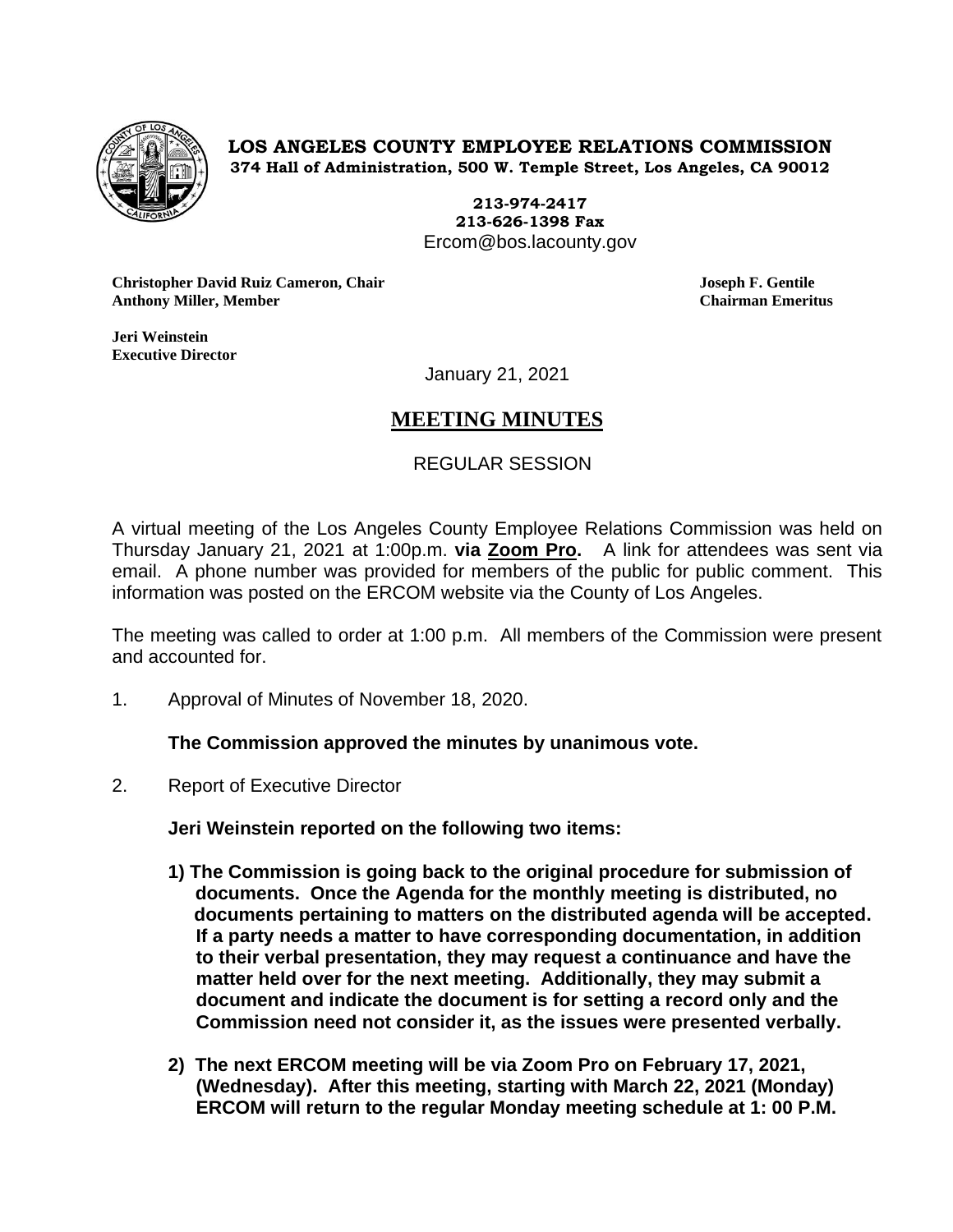3. Public Comment – Submit written public comments as a part of the official record by email to **Ercom@bos.lacounty.gov.** The deadline to submit written public comment is Wednesday, January 20, 2021 at 5:00 p.m. Please include the agenda item and meeting date in your correspondence. All correspondence received shall become part of the official record. To listen to the meeting by telephone call (1) (669) 900-6833, Meeting ID: 895 5447 0671.

## **There was no public comment.**

- 4. Consideration of requests for **Unfair Practice Charges:**
	- **a.** American Federation of State, County & Municipal Employees **(AFSCME),**  Local 1083
		- -UFC 004-20 American Federation of State, County & Municipal Employees vs. Child Support Services Department (Refusal to Meet and Confer regarding a matter considered a change to working conditions, "hoteling") (Continued from July 30, 2020)

## **This matter was continued per mutual request, as the parties are working on a Settlement agreement.**

- **b.** American Federation of State, County & Municipal Employees **(AFSCME),** Local 148
	- -UFC 024-19 American Federation of State, County & Municipal Employees vs. Los Angeles County Law Office of the Public Defender (Bad Faith Bargaining) (Continued from January 27, 2020)

**The parties addressed this matter and the Commission moved this matter to hearing. There was no opposition from the County.** 

- **c.** American Federation of State, County, & Municipal Employees **(AFCSME)** Local 685
	- -UFC 010-20 American Federation of State, County & Municipal Employees Local 685 vs. Probation Department (Failure to Negotiate New Absenteeism Policy) (Continued from October 22, 2020)

-County opposition and request for dismissal

## **The parties argued this matter and the matter was continued to February.**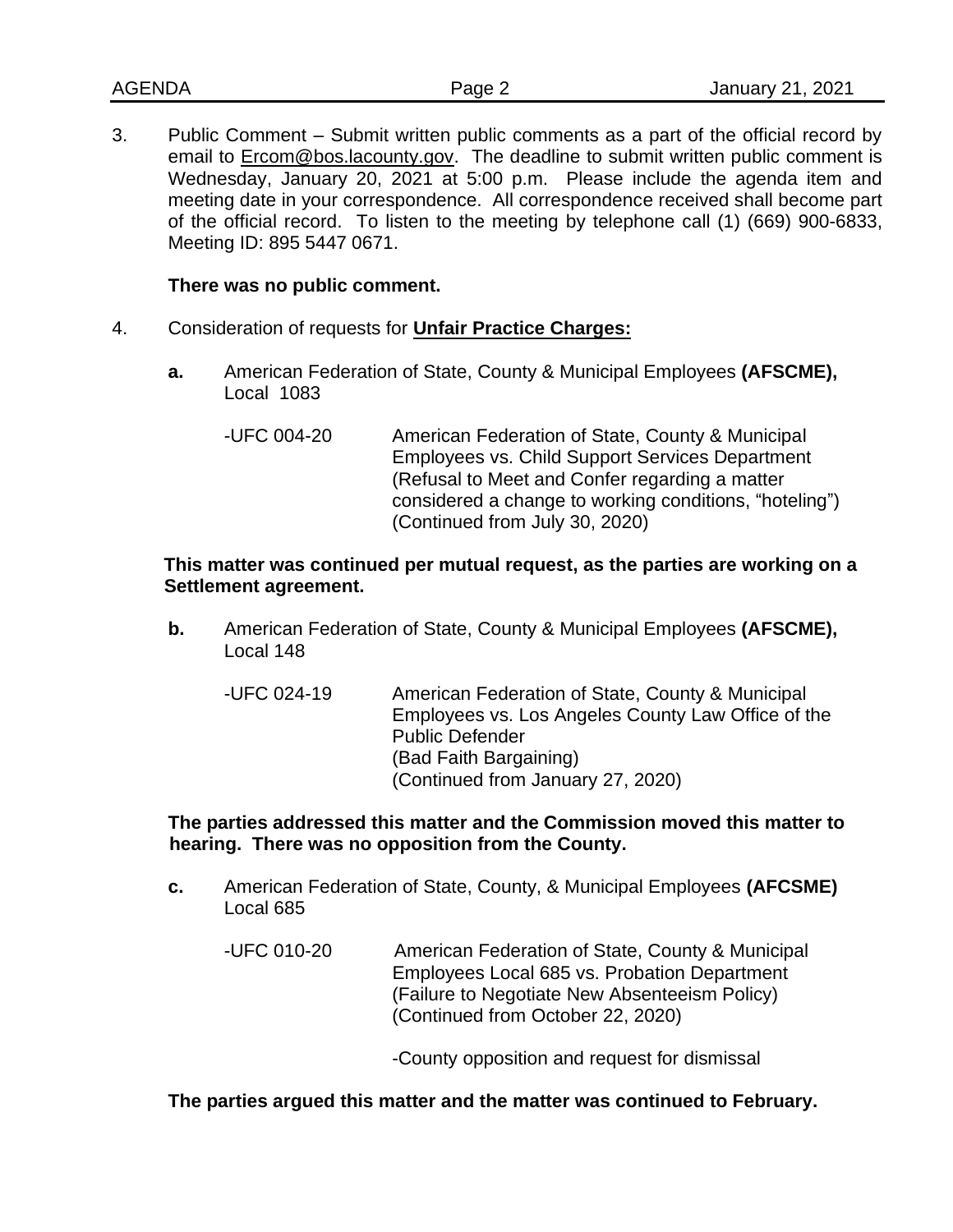-UFC 011-20 American Federation of State, County & Municipal Employees Local 685 vs. Probation Department (Failure to Negotiate New Discipline Policy) (Continued from October 22, 2020)

-County opposition and request for dismissal

## **The parties argued this matter and the Commission unanimously voted to dismiss this Unfair Practice Charge.**

- **d.** Association for Los Angeles Deputy Sheriffs **(ALADS)**
	- -UFC 005-20 Association for Los Angeles Deputy Sheriffs vs. Los Angeles County Sheriff's Department (Implement schedule changes for Custody Training Officers (CTO) (Continued from August 27, 2020)

## **The Union requested this matter be moved to hearing and there was no opposition from the Department. The Commission voted unanimously to move this matter to hearing.**

| -UFC 006-20 | Association for Los Angeles Deputy Sheriffs vs. Los<br><b>Angeles County Sheriff's Department</b> |
|-------------|---------------------------------------------------------------------------------------------------|
|             | (Ordinance 20-0520 Amends Title 3 of the LA County Code                                           |
|             | relating to Sheriff Civilian Oversight Commission and the                                         |
|             | ability of the IG to access Sheriff's Department Information                                      |
|             | thru subpoena power)                                                                              |
|             | (Continued from August 27, 2020)                                                                  |

- Respondent County of Los Angeles' Objection to Charge Alleging Unfair Employee Relations Practice.
- ALADS Response to County of Los Angeles' Objections to UFC 006-20
- ALADS Points and authorities re: negotiability of Civilian oversight

**The parties argued this matter and the Commission voted unanimously to dismiss the charge insofar as it was directed at the** *decisions* **to adopt the Oversight Legislation in question, but to send the charge to hearing insofar as it was directed to the** *effects* **of adopting the Oversight Legislation. The Commission will complete a Decision and Order, prior to the assignment of a hearing officer, delineating the issues in question.**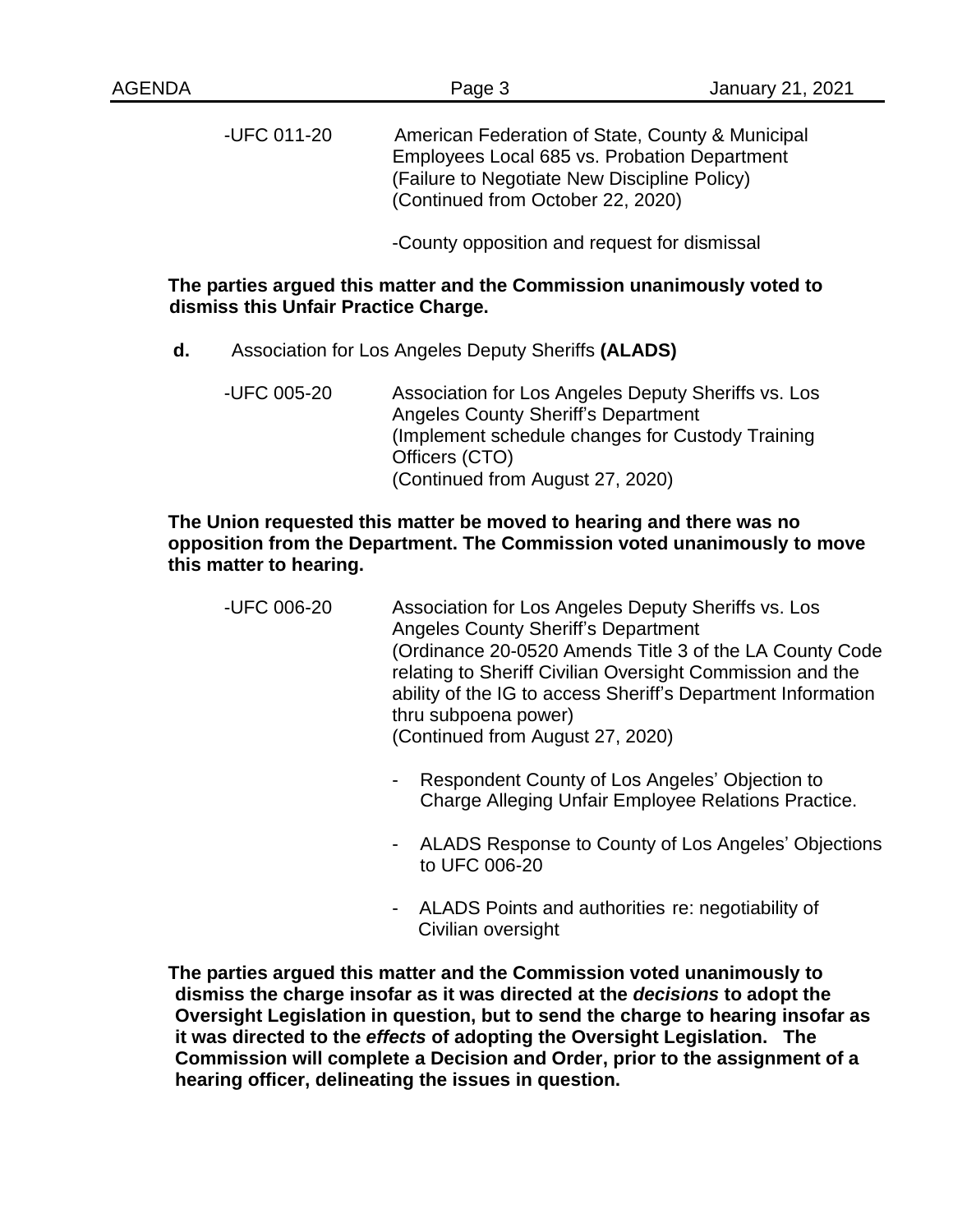| <b>AGENDA</b> |             | Page 4                                                                                                                                                                                                                                    | January 21, 2021 |
|---------------|-------------|-------------------------------------------------------------------------------------------------------------------------------------------------------------------------------------------------------------------------------------------|------------------|
|               | -UFC 012-20 | Association for Los Angeles Deputy Sheriffs vs. Los<br><b>County Civil Service Commission</b><br>(Unilateral change to Civil Service Commission<br><b>Rules Pertaining to Disciplinary Hearings)</b><br>(Continued from October 22, 2020) |                  |
|               |             | ALAD's Motion for Interim Relief UFC 012-20<br>$\blacksquare$<br>County opposition to Motion for Interim Relief UFC<br>۰<br>$012 - 20$                                                                                                    |                  |

Response to County opposition to Motion for Interim Relief UFC 012-20

## **The parties argued this matter. The Commission voted unanimously to dismiss this matter.**

- **e.** California Association of Professional Employees **(CAPE)**
	- -UFC 016-19 California Association of Professional Employees (**CAPE)** vs. Assessor's Office (P. Thomas/Interfering with Participation in Union Activity) (Continued from October 28, 2019)

## **This matter was continued at the request of the Union.**

-UFC 018-19 California Association of Professional Employees (**CAPE)** vs. Department of Beaches and Harbors (L. Phan/Interfering with Participation in Union Activity) (Continued from October 28, 2019)

## **This matter was continued at the request of the Union.**

**f.** Los Angeles/Orange Counties Building & Construction Trades Council AFL-CIO

| LA/Orange Counties Building & Construction Trades vs. |
|-------------------------------------------------------|
| Los Angeles County Sheriff's Department (Facility     |
| Services Bureau)                                      |
| (Retaliation)                                         |
| (Continued from April 22, 2019)                       |
|                                                       |

## **This matter was continued due to lack of a quorum to vote.**

- **g.** Professional Peace Officers Association (**PPOA**)
	- -UFC 015-20 Professional Peace Officers Association (**PPOA**) vs. Los County Civil Service Commission (Unilateral change to Civil Service Commission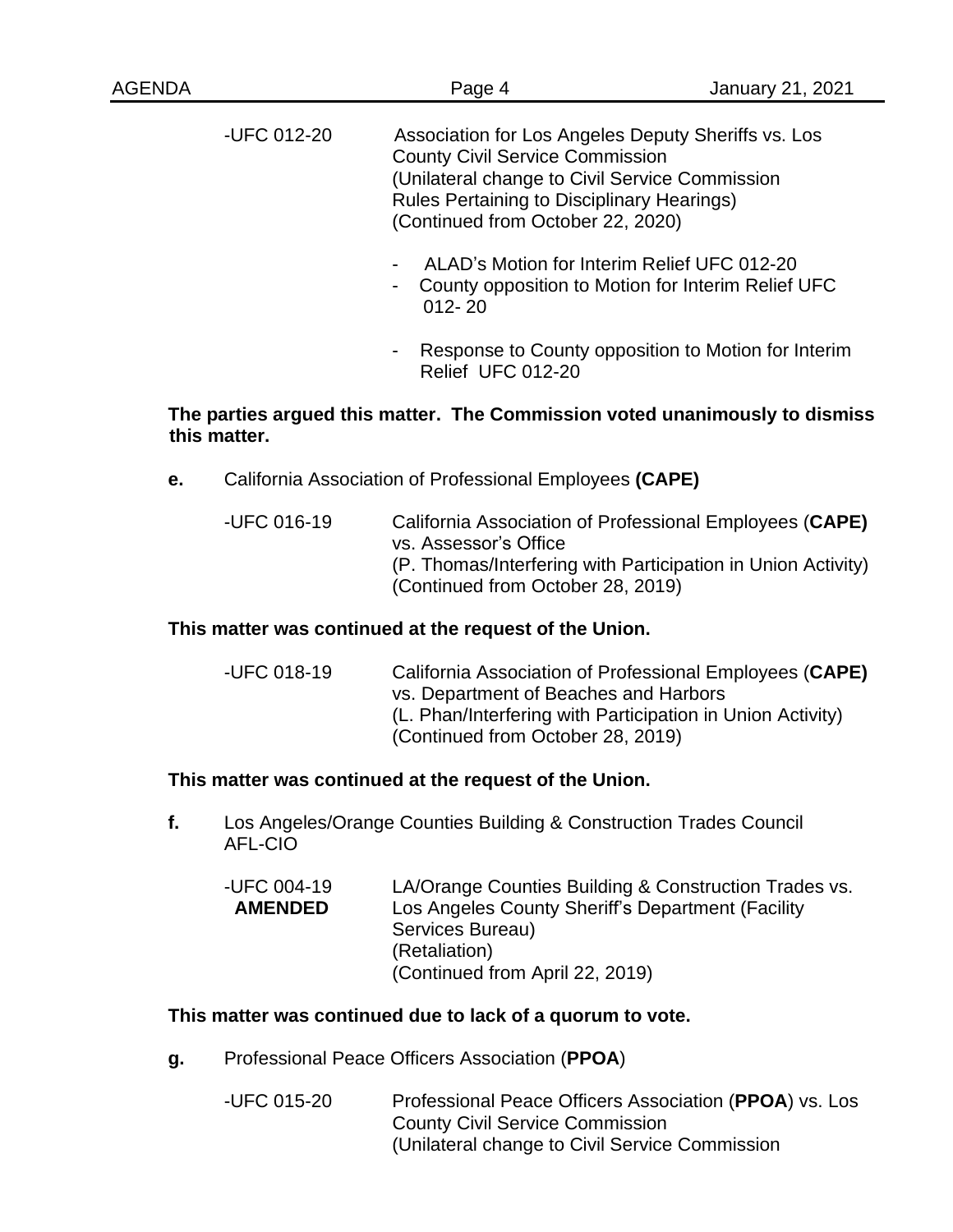Rules Pertaining to Disciplinary Hearings) (Continued from November 18, 2020)

- PPOA's Motion for Interim Relief UFC 015-20

## **This matter is the same as UFC 012-20 and the Commission unanimously voted to dismiss this matter as well.**

- **NEW -**UFC 017-20 Professional Peace Officers Association (**PPOA**) vs. Los Angeles Sheriff's Department (**LASD**) (Ordinance 20-0520 Amends Title 3 of the LA County Code relating to Sheriff Civilian Oversight Commission and the ability of the IG to access Sheriff's Department Information thru subpoena power)
	- PPOA Motion to Consolidate with UFC 006-20

**The parties argued UFC 006-20 in conjunction with this matter as they presented the same issues. The Commission voted unanimously to dismiss the charge insofar as it was directed at the** *decisions* **to adopt the Oversight Legislation in question, but to send the charge to hearing insofar as it was directed to the** *effects* **of adopting the Oversight Legislation. The Commission will complete a Decision and Order, prior to the assignment of a hearing officer, delineating the issues in question.** 

- **h.** Service Employees International Union
	- -UFC 014-20 Service Employees International Union (**SEIU**), Local 721 vs. Department of Health Services (**DHS**) (Failure to Negotiate matters that are mandatory subjects of bargaining, including changes to working conditions, contracting out bargaining unit work, failure to provide requested information). (Continued from November 18, 2020)

## **This matter was continued at the request of the County. There was no opposition from the Union**.

**NEW** -UFC 016-20 Service Employees International Union (**SEIU**), Local 721 vs. Department of Public Social Services (**DPSS**) (Changes to working conditions regarding Call Center Eligibility Workers without bargaining with SEIU, Changes to evaluation practices for Call Center Eligibility Workers, without bargaining with SEIU, Failure to provide 8 categories of documents and information necessary for SEIU to determine if there was a change to working conditions, transferring of duties from one classification to two other classifications without bargaining with the SEIU.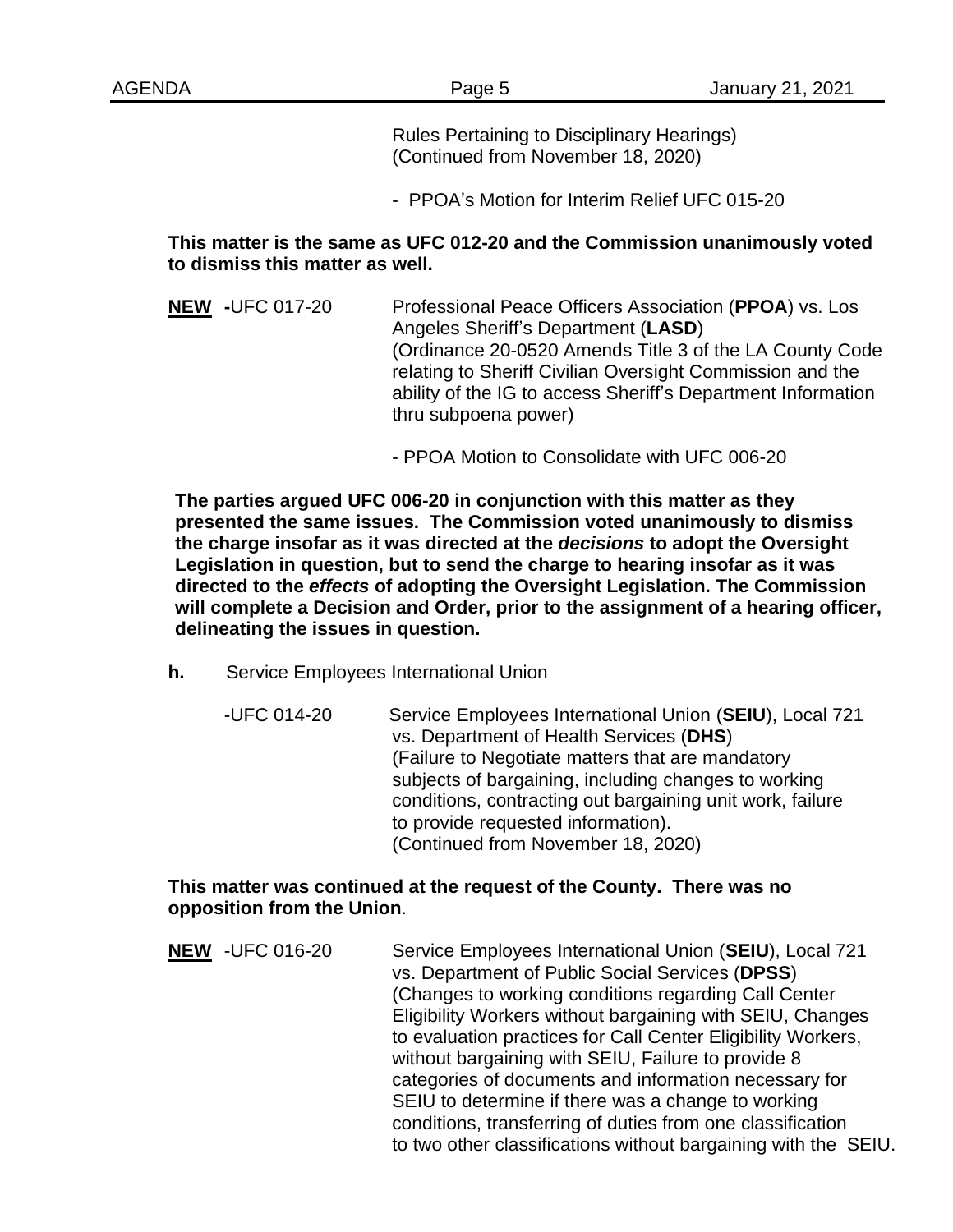## **This matter was continued at the request of the County. There was no opposition from the Union**.

## 5. Request to **Withdraw Unfair Practice Charge**

-UFC 013-20 Association for Los Angeles Deputy Sheriffs (**ALADS**) vs. Los Angeles Sheriff's Department (**LASD**) (Failure to process grievance)

Reason: Grievance processed

#### **This matter was continued at the request of the Union.**

-UFC 030-18 Service Employees International Union (**SEIU**), Local 721 Vs. Los Angeles County Fire Department (LACFD) (Negotiable matters involving Medium Truck Drivers (MTD's)

Reason: Settlement

#### **Withdrawal approved by the Commission**

-UFC 008-19 American Federation of State, County, & Municipal Employees (**AFSCME**), Local 1083 vs Child Support Services Division (**CSSD**) (Withdrawal of Negotiated Benefit)

Reason: Settlement

## **Withdrawal approved by the Commission**

-UFC 008-20 American Federation of State, County & Municipal Employees Local 685 vs. Probation Department (Failure to Negotiate Specialized Unit)

Reason: Moot

## **Withdrawal approved by the Commission**

6. Consideration of request for **Amendment of Certification:**

**NONE**